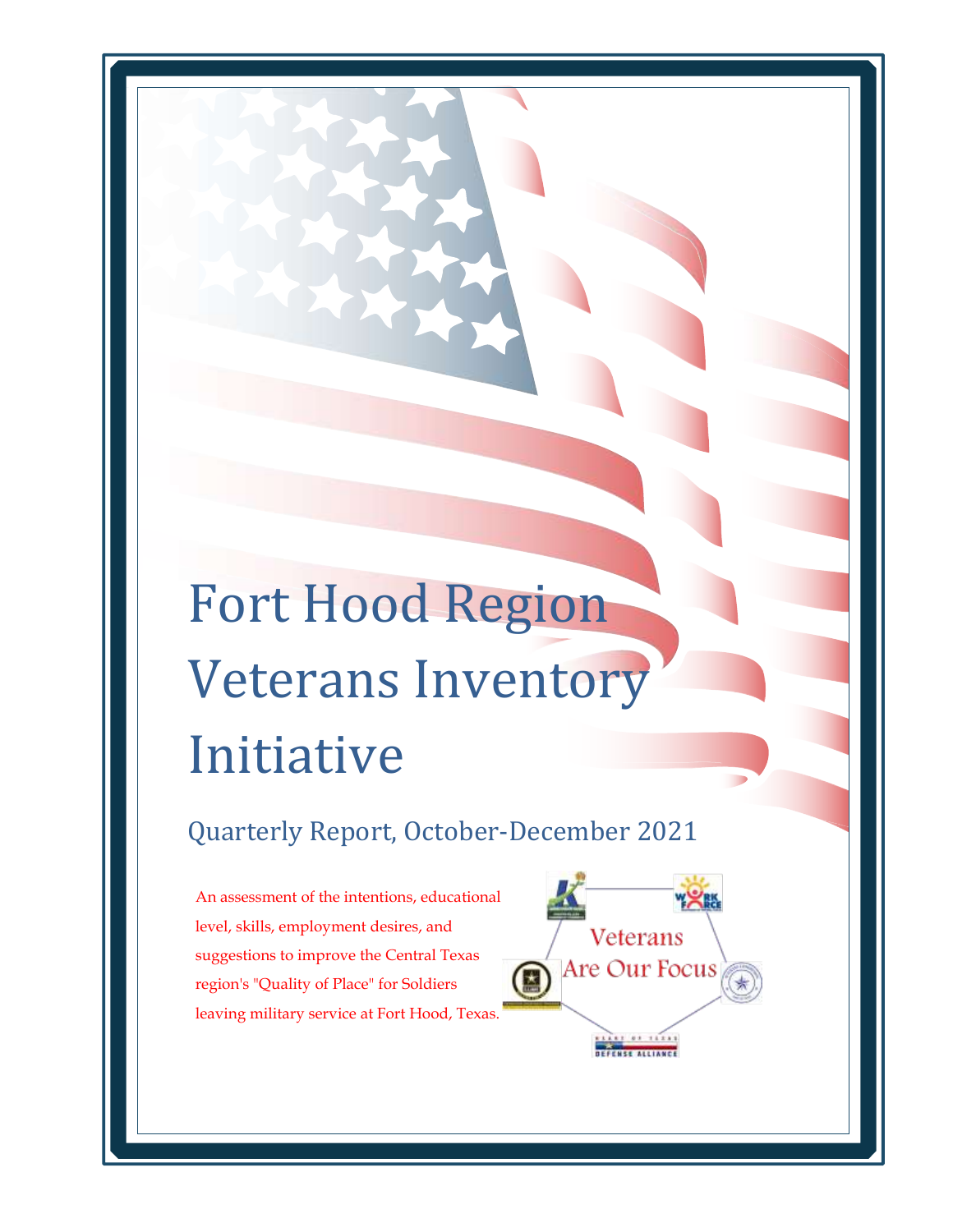#### **Quarterly Report: 1 st Quarter, FY 2022**

(October-December 2021)

**A. BACKGROUND**: Operation Economic Transformation is the Greater Killeen Chamber of Commerce (GKCC) plan to identify, measure, and capitalize on new and emerging economic development opportunities present in the Central Texas region. In April 2006, the Greater Killeen Chamber of Commerce (GKCC) employed TIP Strategies, Inc. to conduct a study to identify, measure, and capitalize on the new and emerging economic development opportunities present in the Central Texas region. The results of their study were published in 2007.

One key recommendation from the study was to regularly administer a survey for veterans separating from military service at Fort Hood to capture insightful information regarding their skills and desired career fields post separation for all Soldiers and Spouses. In July 2006, the following parties entered into a Memorandum of Understanding (MOU) to routinely inventory the intentions, educational level, skills, and employment desires of separating Soldiers in order to improve the Fort Hood regional "Quality of Place":

- Fort Hood Soldier for Life-Transition Assistance Program (SFL-TAP)
- Workforce Solutions of Central Texas Board
- Workforce Solutions of Central Texas Service Centers
- Greater Killeen Chamber of Commerce
- Heart of Texas Defense Alliance
- Texas Veterans Commission

Data is collected via a voluntary digital ten-question survey administered during either the Soldier for Life - Transition Assistance Program (SFL-TAP) workshop or installation final clearance<sup>1</sup>. The purpose for the collection and analysis of this data is threefold:

1. Develop and retain the region's skilled and motivated military Veteran workforce;

2. Foster innovation and entrepreneurship; retain existing businesses, and attract new business to the region; and

3. Align the efforts of the participating agencies to enhance options for current and future/potential residents.

#### **B. DEMOGRAPHICS**

1. For the 1<sup>st</sup> Quarter FY 2022 (October-December 2021), 42 Soldiers completing their military service responded to the survey with the demographics graphed below. This number is much lower than typical response levels. We have connected with survey administrators to emphasize the importance of the survey to our broader community. Administrators have agreed to be more diligent in the administration and collection of the surveys moving forward.

<sup>&</sup>lt;sup>1</sup> Retiring Soldiers may participate in TAP up to two years prior to their retirement date, while non-retiring Soldiers may participate up to one year in advance. Effective November 2012, all Soldiers separating from the military are required to attend the TAP seminar and will provide the opportunity for more Soldiers to participate in the optional Veterans Inventory Initiative survey.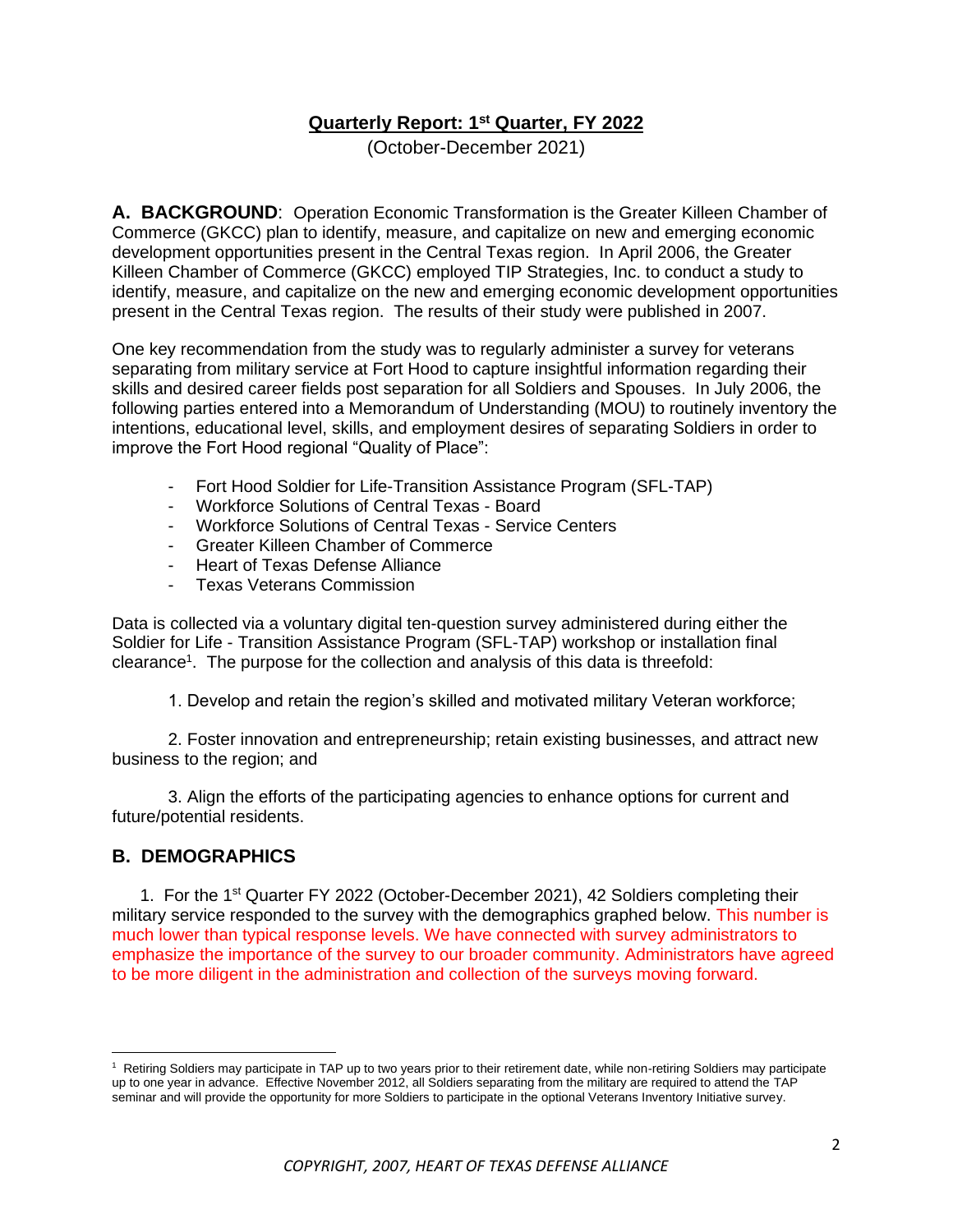# **Demographic Distribution**



2. The Veterans Inventory Initiative has collected data on Soldiers separating from the service at Fort Hood since FY 2007 and reports have been based on responses from a total of 46,340 separating and retiring Soldiers. Using a new survey implemented in 2014, the amount of those separating from the service during the timeframe of January 2019 through September 2021 has fluctuated between 73-87%, while the amount retiring has fluctuated between 26-29%. Due to the COVID 19 pandemic, data was not available for  $3^{rd}$  Qtr 20, 1<sup>st</sup> Qtr 21, and  $2^{nd}$  Qtr 21.



**C. INTENTION TO STAY IN THE REGION**: The respondents were surveyed regarding their intentions on remaining in the region (within 30 miles of Fort Hood – generally equating to the Killeen-Temple-Fort Hood Metropolitan Statistical Area (MSA)) when their service ended. For this quarter, we received a total of 106 respondents in the following categories.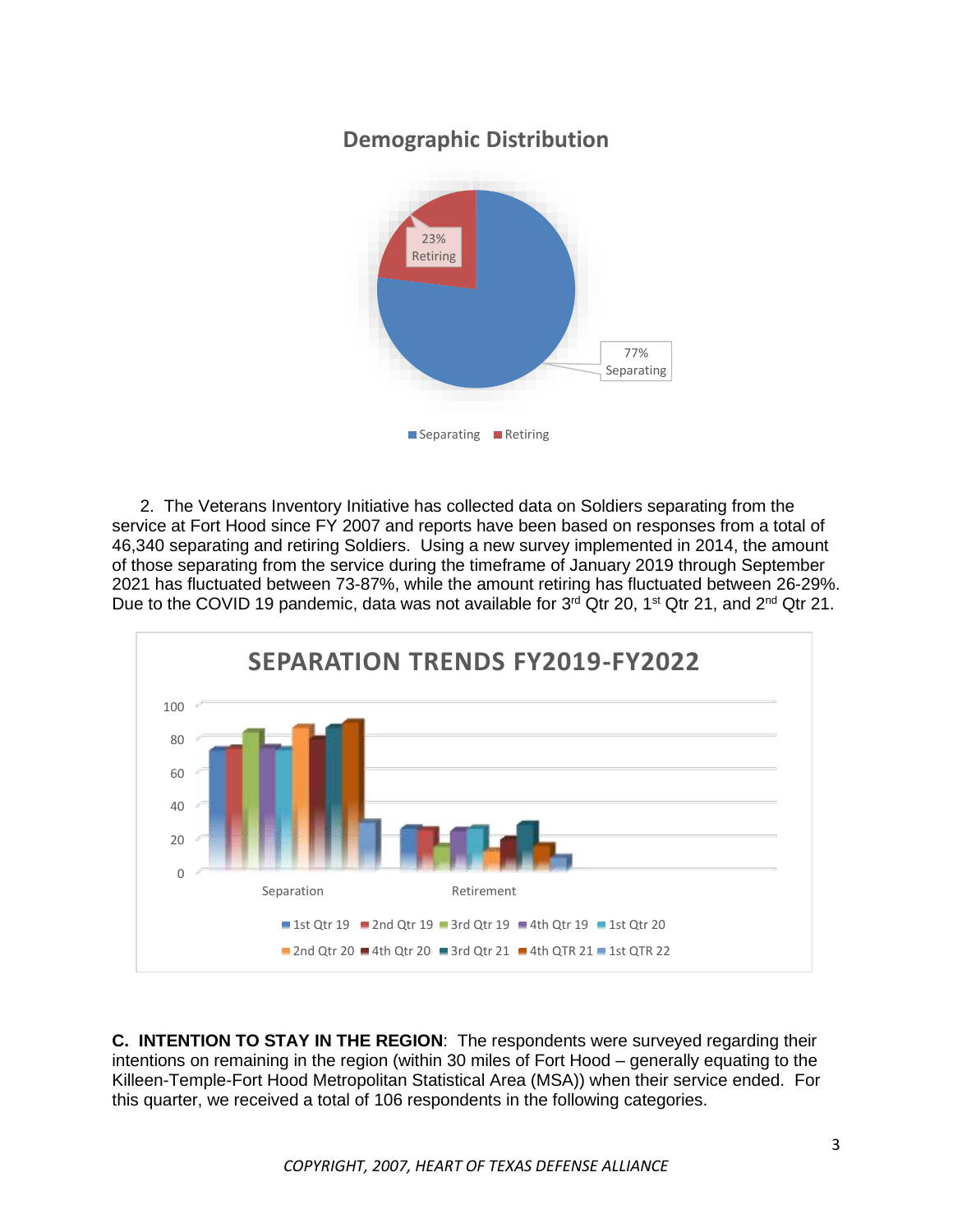- 1. 11 of 42 respondents representing 26.4% are listed as undecided.
- 2. 16 of 42 respondents representing 38.6% indicated they intended to stay in the region.
- 3. 12 of 42 respondents representing 34.9% indicated they would not stay in the region.



The survey also asks respondents that do not intend to remain in the MSA if a job available in the area would change their response.

4. 11 of 42 respondents representing 26.19% indicated they would stay in the area if desirable employment were available.

5. The 39% (16 out of 42) of those staying in the MSA represent two demographics: those retiring and those separating. The second graph above represents the percentages of those separating and those retiring since each group represent two different demographics seeking employment in the MSA.

#### **D. DEMOGRAPHICS OF THOSE INTENDING TO STAY IN THE REGION**:

When analyzing data of Soldiers' intentions on remaining in the Killeen-Temple-Fort Hood MSA over the last three years, the graph below indicates that the percent of Soldiers intending to remain in the area consistently averaged between 22 and 33 percent. With the onset of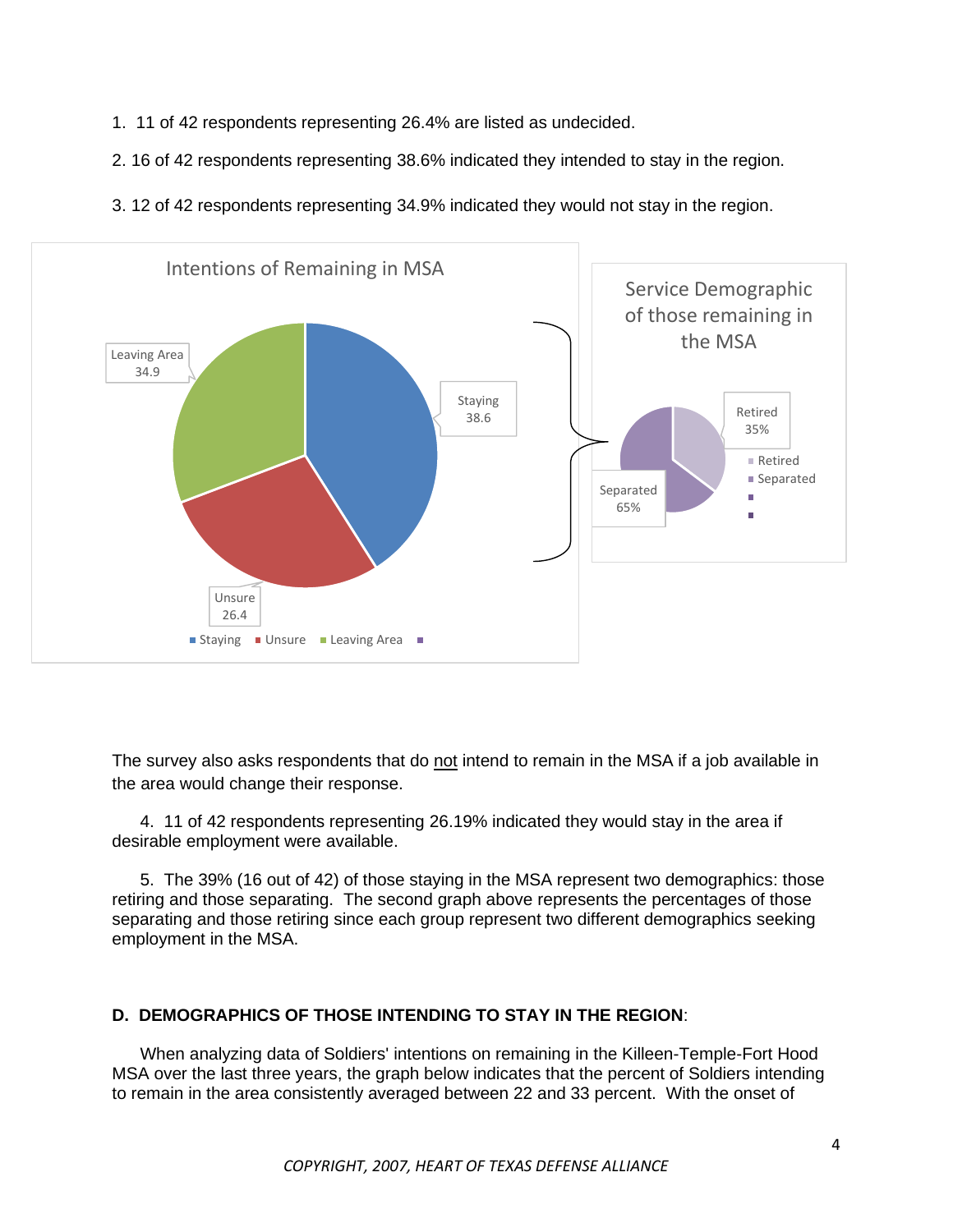COVID we saw an increase in the percentage remaining in the MSA. 2<sup>nd</sup> QTR FY 20 rose to 58% and 4<sup>th</sup> QTR FY 20 was 55%. Due to the COVID 19 pandemic, there were less surveys processed. It is also important to note that the numbers, according to the Retired Army Personnel System, show a continual increase in **retirees** remaining in the region throughout the past three years. This quarter (FY 22 1<sup>st</sup> QTR) 38% of our separating service members are deciding to call Central Texas home. Of the reason provided, there was a tie this quarter between the Central Texas quality of life and the ability for themselves/their significant others to find local employment/



2. **Military retirees residing in the MSA**: While the Veterans Inventory Initiative only surveys the intent of Soldiers departing the service, we are able to more accurately track the disposition of the retiring population using data from the Retired Army Personnel System (RAPS), which is based on the actual retired Soldiers' zip code. According to RAPS, the cities of Killeen, Harker Heights, Belton, Nolanville, Salado, and Temple experienced retiree growth rates larger than the MSA overall growth of 77.4% for the period June 2009 to September2021.

|                       | <b>JUNE</b><br>2009 | December 2021 | % GROWTH<br>$2009 - 2021$ |
|-----------------------|---------------------|---------------|---------------------------|
| <b>KILLEEN</b>        | 8120                | 14,260        | $+75.61%$                 |
| <b>COPPERAS COVE</b>  | 3,028               | 4,458         | $+47.22%$                 |
| <b>HARKER HEIGHTS</b> | 1,843               | 3,589         | $+94.74%$                 |
| <b>TEMPLE</b>         | 1,150               | 2,400         | +108.69%                  |
| <b>KEMPNER</b>        | 884                 | 1,465         | $+65.72%$                 |
| <b>BELTON</b>         | 826                 | 1,889         | +128.69%                  |
| <b>LAMPASAS</b>       | 356                 | 543           | +55.34%                   |
| <b>GATESVILLE</b>     | 350                 | 647           | +84.86%                   |
| <b>NOLANVILLE</b>     | 266                 | 649           | +143.98%                  |
| <b>SALADO</b>         | 206                 | 494           | +139.8%                   |
| <b>MSA</b>            | 17,029              | 30,394        | +78.48%                   |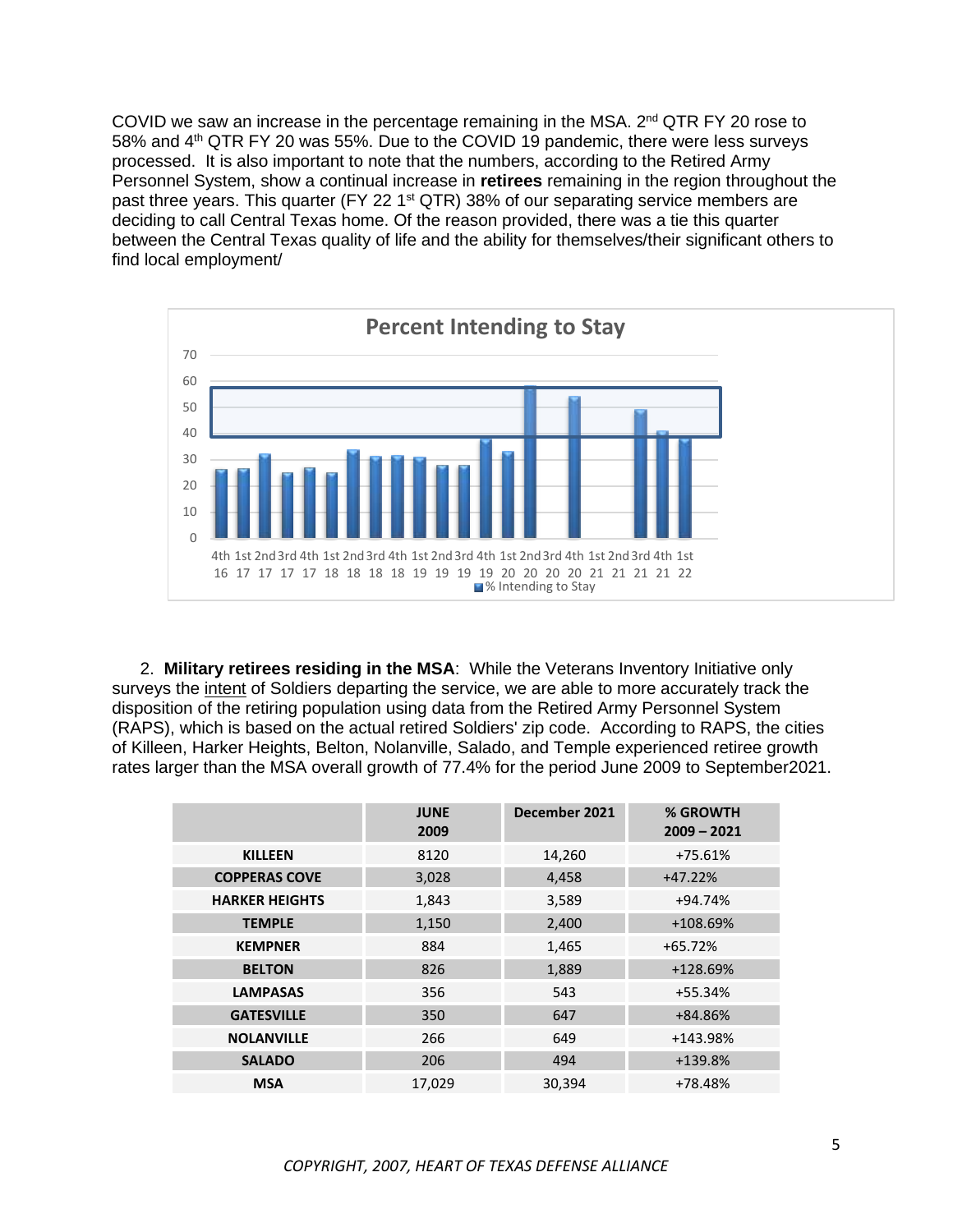3. In an economic impact study released in January of 2019, Texas Comptroller Glenn Hegar reported that more than 287,000 retirees, survivors, and their families remained within traveling distance of Fort Hood. While this number usually continues to grow each quarter with 70-90% of all local retirees remaining in the region and many others moving into the region due to Quality-of-Life factors, this quarter the number was 66.67% of all retirees who completed the voluntary survey stated they planned to remain in the local area. Current estimates now show over 410,531 people are supported by Fort Hood locally and outside the MSA. Below are some key data points to provide additional insights into the growth rates locally:

a. Texas A&M-Central Texas is in the Top 100 of Online Masters Programs according to the Killeen Daily Herald. Texas A&M University-Central Texas received five awards for its online graduate programs from the U.S. News and World Report rankings for the best online programs. [https://kdhnews.com/news/education/a-m-central-texas-recognized-for-masters](https://kdhnews.com/news/education/a-m-central-texas-recognized-for-masters-programs/article_16ecbf5a-37d8-11ea-ae48-8f18eb44f4aa.html)[programs/article\\_16ecbf5a-37d8-11ea-ae48-8f18eb44f4aa.html,](https://kdhnews.com/news/education/a-m-central-texas-recognized-for-masters-programs/article_16ecbf5a-37d8-11ea-ae48-8f18eb44f4aa.html) January 2019

b. Killeen ranked number #101 out of the top 125 metro areas to live based on the U.S. News and World Reports study, "125 Best Places to Live in the USA." The study compared 125 metro areas in the U.S. based on quality of life and the job markets of each area, as well as value and desire to live in the area, https://patch.com/texas/across-tx/u-s-news-where-killeenranks-best-places-live, April 2019.

c. According to Military Times, Killeen ranked 21 out of 234 medium-sized cities as "Best for Vets: Places to Live 2019. Three categories were used to compare all of the locations: 1) Veteran and military culture and services; 2) economic indicators; and 3) livability factors such as crime, health, school quality, and traffic,

[https://rebootcamp.militarytimes.com/transition/news/2018/09/10/best-for-vets-places-to-live-](https://rebootcamp.militarytimes.com/transition/news/2018/09/10/best-for-vets-places-to-live-2019/)[2019/,](https://rebootcamp.militarytimes.com/transition/news/2018/09/10/best-for-vets-places-to-live-2019/) September 2018.

d. According to CNN Money, the Texas military town of Killeen has nearly closed the home ownership gap between black and white resident homeowners with only a 14.5% difference. This makes Killeen the lowest racial homeownership gap in the country, and the area supports integration that many of the larger cities lack,

[http://money.cnn.com/2018/04/17/news/economy/kileen-texas-](http://money.cnn.com/2018/04/17/news/economy/kileen-texas-homeownership/index.html?section=money_news_economy&utm_source=feedburner&utm_medium=feed&utm_campaign=Feed%3A+rss%2Fmoney_news_economy+%28CNNMoney%3A+Economy+News%29)

[homeownership/index.html?section=money\\_news\\_economy&utm\\_source=feedburner&utm\\_me](http://money.cnn.com/2018/04/17/news/economy/kileen-texas-homeownership/index.html?section=money_news_economy&utm_source=feedburner&utm_medium=feed&utm_campaign=Feed%3A+rss%2Fmoney_news_economy+%28CNNMoney%3A+Economy+News%29) [dium=feed&utm\\_campaign=Feed%3A+rss%2Fmoney\\_news\\_economy+%28CNNMoney%3A+E](http://money.cnn.com/2018/04/17/news/economy/kileen-texas-homeownership/index.html?section=money_news_economy&utm_source=feedburner&utm_medium=feed&utm_campaign=Feed%3A+rss%2Fmoney_news_economy+%28CNNMoney%3A+Economy+News%29) [conomy+News%29,](http://money.cnn.com/2018/04/17/news/economy/kileen-texas-homeownership/index.html?section=money_news_economy&utm_source=feedburner&utm_medium=feed&utm_campaign=Feed%3A+rss%2Fmoney_news_economy+%28CNNMoney%3A+Economy+News%29) April 2018.

e. According to the Texas Association of Realtors, Bell County ranked eighth out of ten for the total number of residents coming from out of state. According to the U.S. Census Bureau, this is the fourth straight year for an increase in residents moving to Texas from out of state, [http://kdhnews.com/news/local/report-bell-county-among-top-destinations-for-new-texas](http://kdhnews.com/news/local/report-bell-county-among-top-destinations-for-new-texas-residents/article_7d7b52b2-0fa9-11e8-823c-67e0a141d1d4.html)[residents/article\\_7d7b52b2-0fa9-11e8-823c-67e0a141d1d4.html,](http://kdhnews.com/news/local/report-bell-county-among-top-destinations-for-new-texas-residents/article_7d7b52b2-0fa9-11e8-823c-67e0a141d1d4.html) February 2018.

f. Bell County was awarded a \$3.1M grant from the state's Defense Economic Adjustment Assistance Grant (DEAAG) program for security improvements at the Robert Gray Army Airfield and the Killeen-Fort Hood Regional Airport, [http://kdhnews.com/news/local/bell](http://kdhnews.com/news/local/bell-county-awarded-million-for-airfield-security/article_99a030c2-e086-11e7-8eb1-f7511932809f.html)[county-awarded-million-for-airfield-security/article\\_99a030c2-e086-11e7-8eb1](http://kdhnews.com/news/local/bell-county-awarded-million-for-airfield-security/article_99a030c2-e086-11e7-8eb1-f7511932809f.html) [f7511932809f.html,](http://kdhnews.com/news/local/bell-county-awarded-million-for-airfield-security/article_99a030c2-e086-11e7-8eb1-f7511932809f.html) December 2017.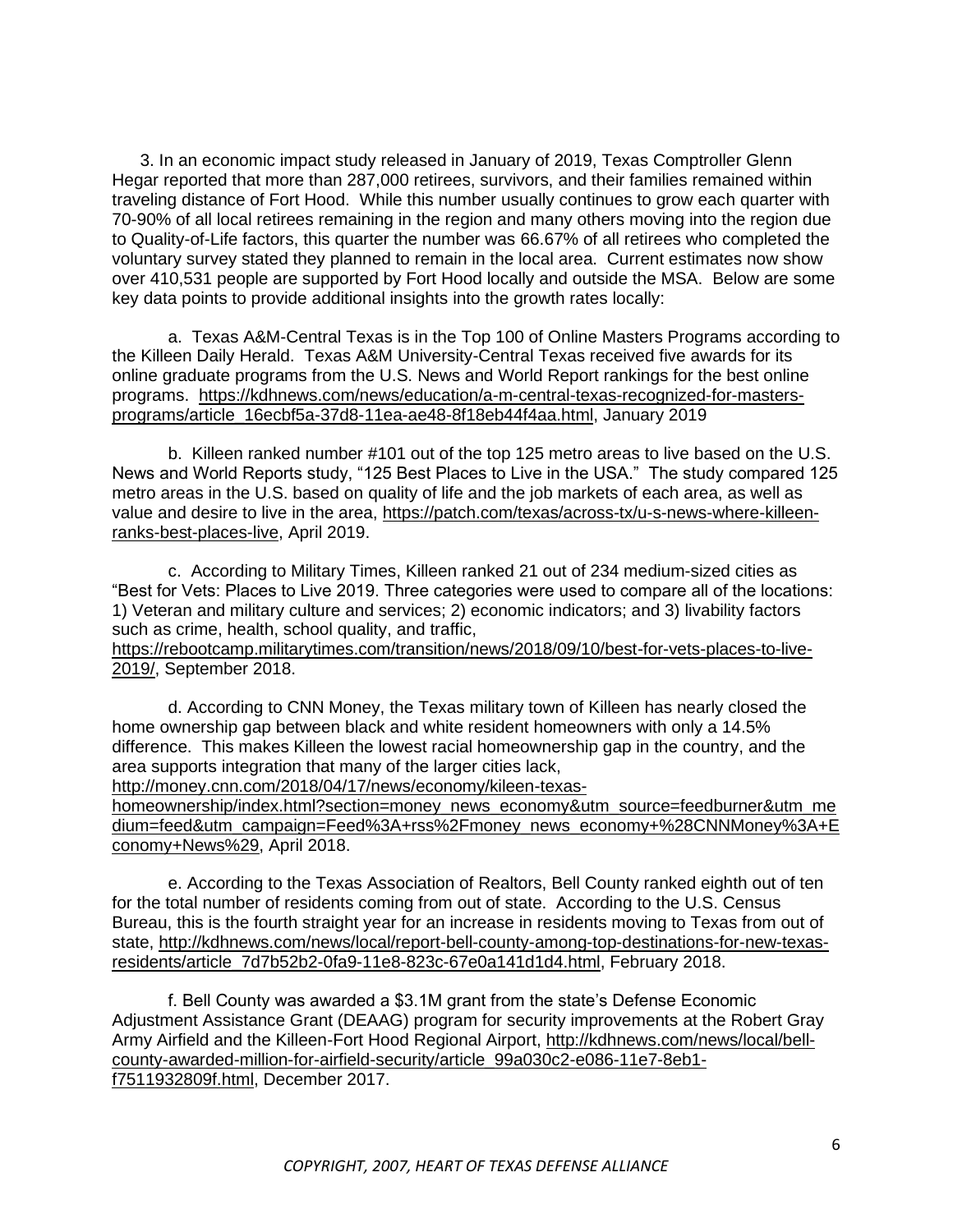g. In January 2017, the Killeen unemployment rate was 4.5% compared with the Texas and national unemployment rate of 4.8%, [http://www.deptofnumbers.com/unemployment/texas/killeen/,](http://www.deptofnumbers.com/unemployment/texas/killeen/) June 2017.

h. Killeen ranked 7 out of 10 in the Value Index according to the U.S. News and World Report Best Places to Live study. Killeen's cost of living is lower than the national average of other large Texas metro areas with median home values and median monthly rental expenses. Because of this, Killeen residents are able to stretch their dollar further than residents of other major metro areas, and have easy access to the larger more expensive areas like Dallas-Fort Worth, Austin, and Houston, [https://realestate.usnews.com/places/texas/killeen,](https://realestate.usnews.com/places/texas/killeen) February 2017.

i. The Texas Transportation Commission approved the designation of 25 miles of US highway 190 in Bell County as a section of the new Interstate 14 which is part of the Interstate Highway System, and part of the new national Fort-to-Port strategic transportation system linking military facilities to deployment seaports, [http://www.gulfcoaststrategichighway.org/,](http://www.gulfcoaststrategichighway.org/) January 2017.

j. The American Defense Communities (ADC) designated Fort Hood as one of the eight "Great American Defense Communities" across the United States for providing continuous support to its service members and their military families, [http://www.hrmffa.org/images/Hampton-Roads-VA-GADC-2017-press-release.pdf,](http://www.hrmffa.org/images/Hampton-Roads-VA-GADC-2017-press-release.pdf) January 2017.

k. Killeen was ranked number 20 overall out of 505 cities nationwide, and 4 out of 158 mid-sized cities for the most 2008 recession-recovered city based on 18 economic indicators including "inflow of college educated workers," "share of households receiving public assistance," and "home ownership rank," [https://wallethub.com/edu/most-least-recession](https://wallethub.com/edu/most-least-recession-recovered-cities/5219/#city-size)[recovered-cities/5219/#city-size,](https://wallethub.com/edu/most-least-recession-recovered-cities/5219/#city-size) January 2017.

4. In addition to these indicators of economic stability for the Killeen-Temple-Fort Hood MSA, the Texas Comptroller also stated in the 2019 economic report that Fort Hood's economic impact was \$29.9 billion statewide. Comptroller Glenn Hegar stated "Fort Hood is an economic engine that helps growth in Texas." The report states that Fort Hood is responsible for 56,023 direct jobs and also indirectly responsible for 152,701 jobs throughout Texas.

**E. MILITARY OCCUPATIONAL SPECIALITIES**: Departing Soldiers can represent over 100 different Military Occupational Specialties (MOS). 42% ( of the 42 responses to MOS question recorded) can be grouped into four (4) general areas: Combat Arms (21.4 %), Medical (7%), Recruitment & Retention (4.7%), and Mechanics/Equipment Repair & Support (4.7%). The other represented series of job classifications were: Construction, Communication, Transportation, Information Technology and Chemical, Biological, Radiological & Nuclear (CBRN); these are quantified within the 'Other' category.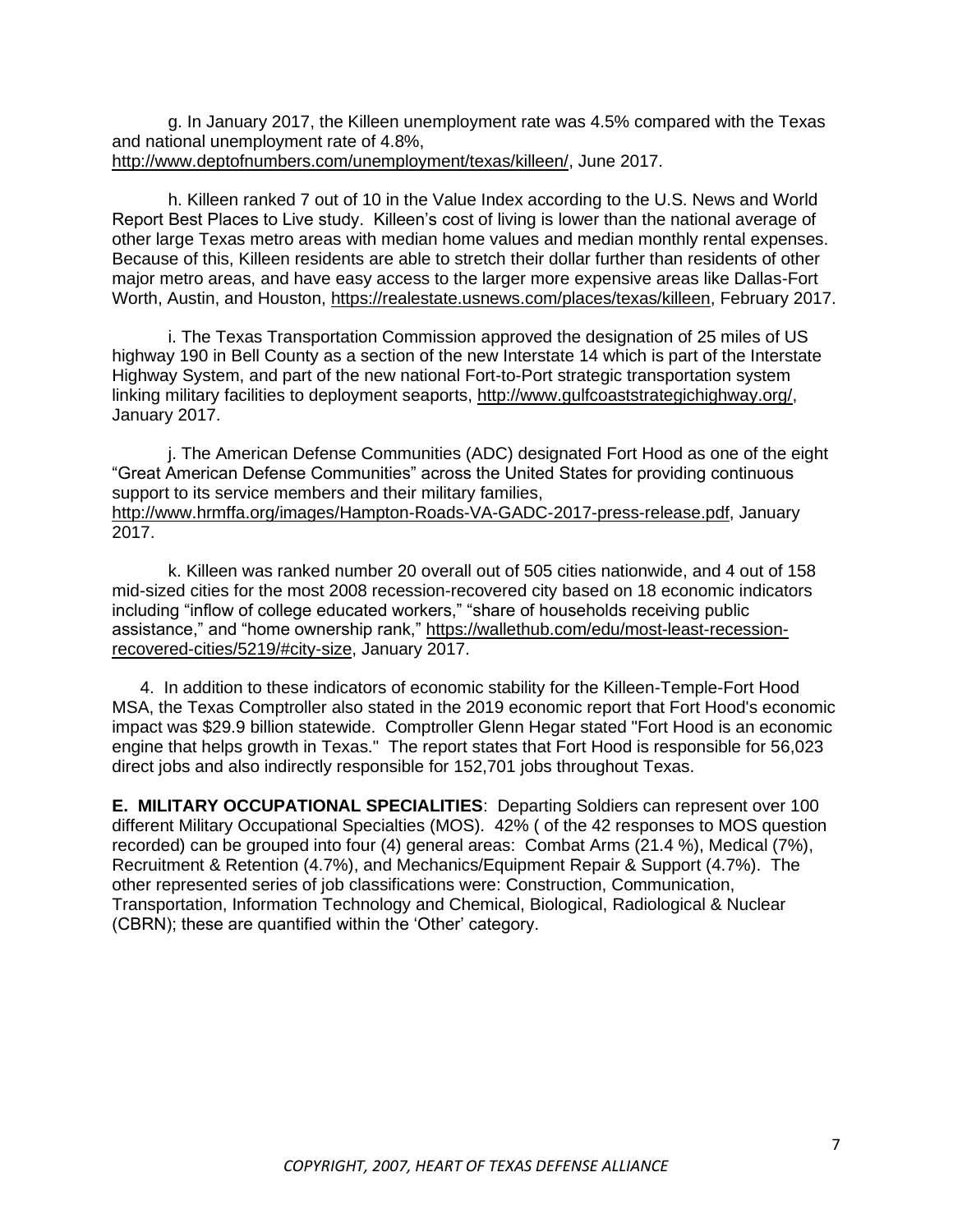

# **Military Occupational Specialty**

## **COMBAT ARMS**

1. Traditionally, Combat Arms has been largest group. As we move out of large-scale military conflicts, we may see a rise in non-combat arms, or combat support, medical and administrative positions rise. Many will not be combat veterans of the Iraq/Afghanistan campaigns, which have a distinctive small-unit focus by their nature. Therefore, in addition to the skills listed below, these Soldiers will likely have a broad leadership skillset and staff planning skills (soft skills) that would be a tremendous asset to any organization.

Soldiers in combat arms comprise 37% of this quarter's separating population.

| <b>Infantry</b>        | Member or leader who individually employs small arms/heavy<br>anti-armor weapons in support of combat operations.                                                                                                                     |
|------------------------|---------------------------------------------------------------------------------------------------------------------------------------------------------------------------------------------------------------------------------------|
| <b>Armor</b>           | Member or leader who employs main battle tanks or cavalry<br>fighting vehicles in combat operations and performs<br>reconnaissance and security.                                                                                      |
| <b>Field Artillery</b> | Operate or supervise high technology cannon artillery weapons,<br>automated tactical data systems, intelligence activities, target<br>processing, radar operations, artillery surveying operations, or<br>meteorological observation. |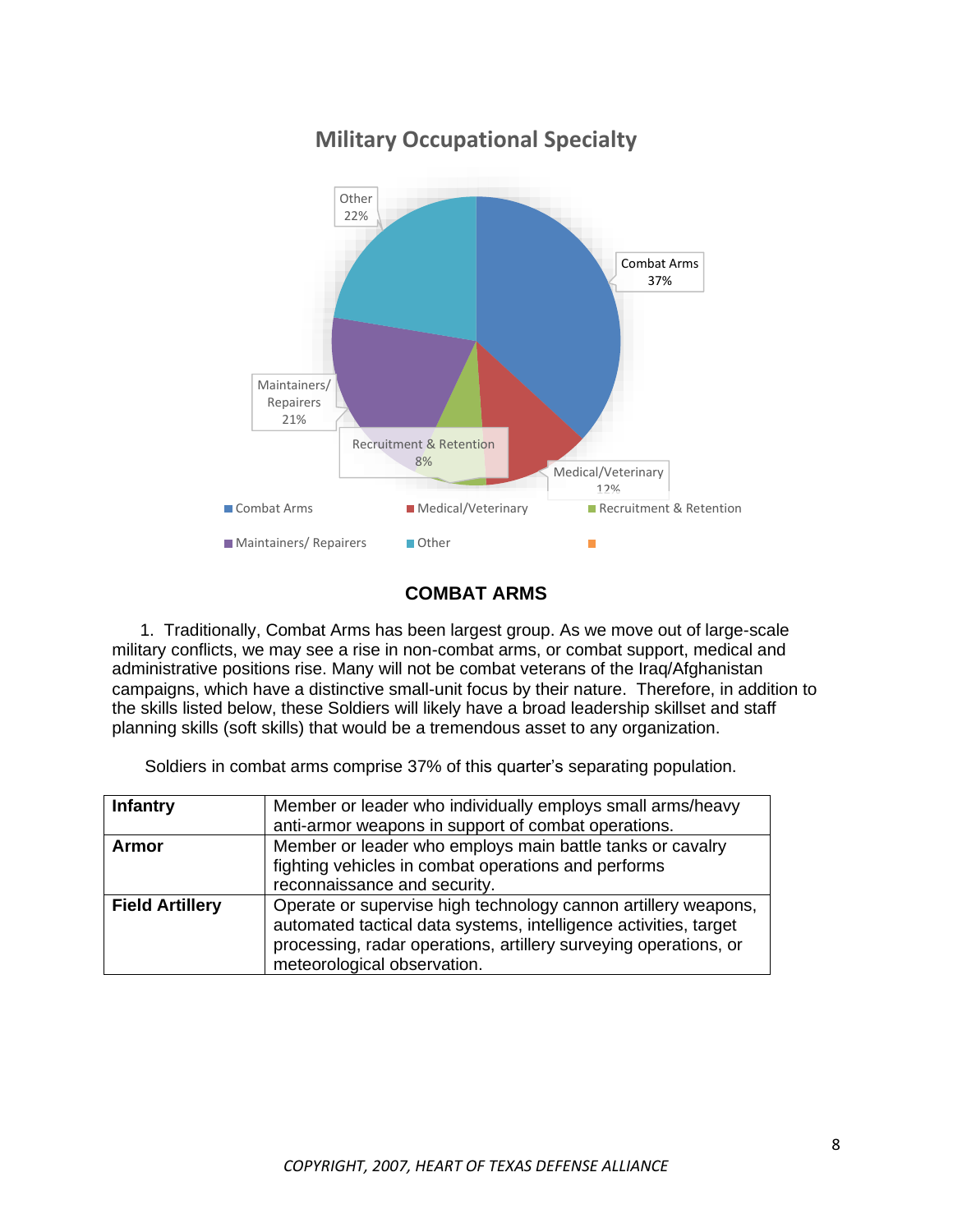# **MAINTAINERS/ REPAIRERS**

1. Soldiers that work in the field of maintenance and repair comprise 21% of  $1<sup>ST</sup> QTR 22$ separating population.

| <b>Tracked Vehicle Mechanics</b>           | Perform or supervise unit maintenance, diagnose, and<br>troubleshoot malfunctions on gas turbine and diesel power<br>plants; the suspension, steering, hydraulics, auxiliary power<br>units, and the armament/fire control systems on tracked<br>vehicles including the M1 Abrams main battle tank and<br><b>Bradley Fighting Vehicle.</b>                                                                                           |
|--------------------------------------------|--------------------------------------------------------------------------------------------------------------------------------------------------------------------------------------------------------------------------------------------------------------------------------------------------------------------------------------------------------------------------------------------------------------------------------------|
| <b>Special purpose</b>                     | 6 different low-density fields that require a degree of technical<br>skills that would support the repair and maintenance of Army<br>vehicles and equipment. These skills include metal workers<br>(welders), machinists, small arms and fire control repair,<br>power generation, computer/detection systems, radar, avionic<br>communication equipment, and special purpose equipment<br>(such as HVAC and refrigeration systems). |
| <b>Wheeled Vehicle</b><br><b>Mechanics</b> | Supervise and perform unit, direct support and general<br>support level maintenance and recovery operations on light<br>and heavy wheeled vehicles, their associated trailers and<br>material handling equipment.                                                                                                                                                                                                                    |

#### **MEDICAL**

4. Personnel in the medical field make up 11% (12/106) of the separating population.

| <b>Health Care Specialist</b> | Provide emergency medical treatment, limited primary care, and<br>force health protection, evacuation in a variety of operational<br>and clinical settings from point of injury or illness through the<br>continuum of military health care under the supervision of a<br>physician, nurse or physician's assistant. As a field combat<br>medic, provides emergency medical care/treatment at point of<br>wounding on the battlefield or to battle and non-battle casualties<br>during wartime.                                                                                                                                                                                                                                                                                                                                                                                                                                                                                                  |
|-------------------------------|--------------------------------------------------------------------------------------------------------------------------------------------------------------------------------------------------------------------------------------------------------------------------------------------------------------------------------------------------------------------------------------------------------------------------------------------------------------------------------------------------------------------------------------------------------------------------------------------------------------------------------------------------------------------------------------------------------------------------------------------------------------------------------------------------------------------------------------------------------------------------------------------------------------------------------------------------------------------------------------------------|
| <b>Animal Care Specialist</b> | Provides routine daily care for animals in veterinary treatment or<br>research and development facilities, obtains medical history<br>from owners and/or handlers and measures and records animal<br>vital signs. Performs physical examinations to detect obvious<br>abnormalities and reports findings to veterinarian, Positions and<br>restrains animals for examination and treatment. Calculates<br>doses and administers oral and topical medications as directed<br>by the veterinarian. Maintains sanitary conditions for all<br>components of the veterinary treatment facilities to include<br>operating room and equipment. Assists veterinarian in surgical<br>procedures and performs euthanasia when instructed by<br>veterinarian. Cleans, debrides, and sutures superficial wounds.<br>Collects, preserves, and prepares blood, urine, feces, skin<br>scrapings, and post mortem specimens for shipment and<br>evaluation. Performs routine diagnostic laboratory tests such as |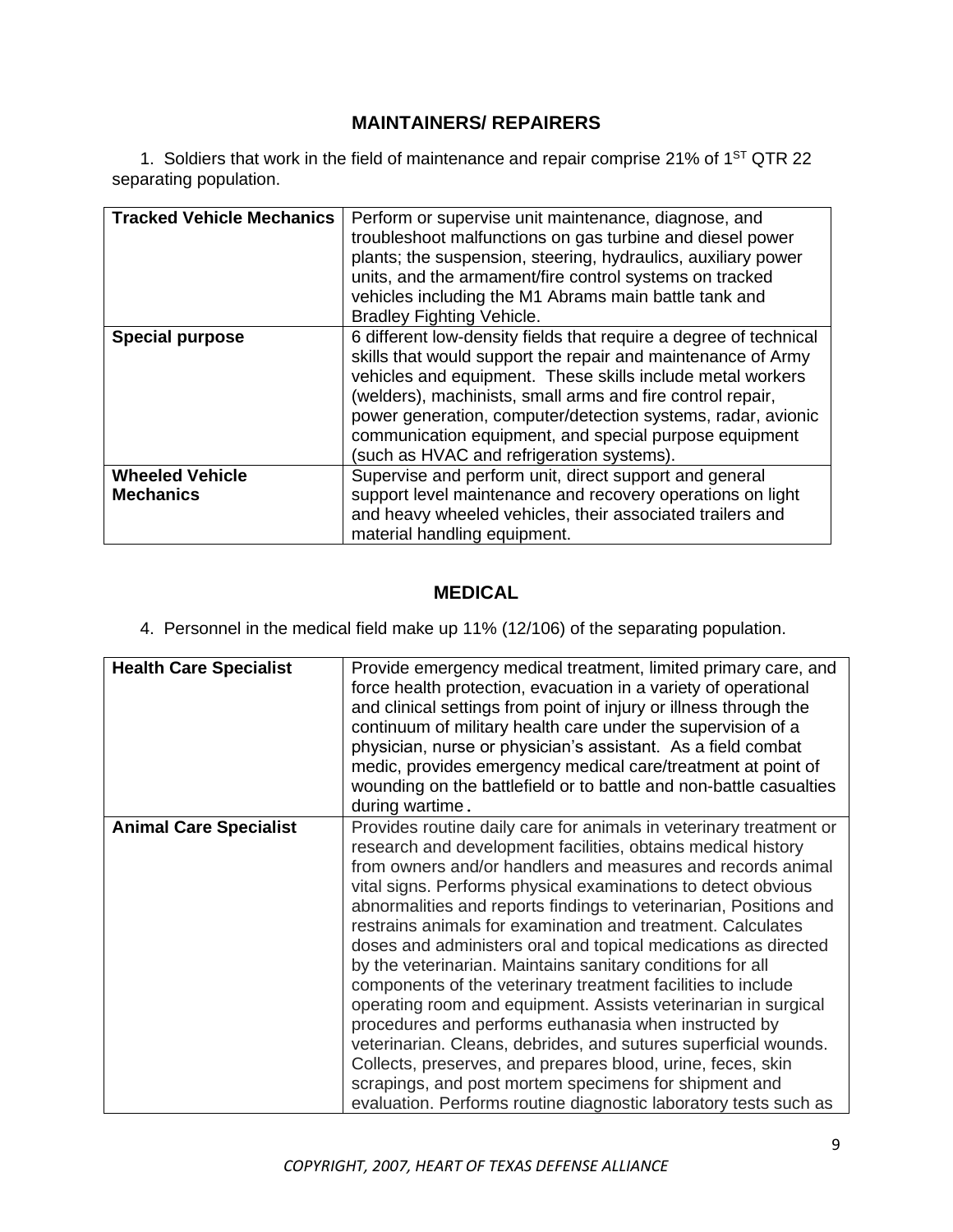| fecal smears, urinalysis, blood counts, and chemistries. Records |
|------------------------------------------------------------------|
| laboratory test results. Takes and develops radiographs of       |
| designated animal body parts. Initiates and maintains animal     |
| health records, immunization records, animal registration files, |
| animal bite case reports, and other administrative office files. |
| Provides technical guidance, management, and training to junior  |
| personnel. Performs advanced emergency medical procedures        |
| on animals such as triage, tracheotomy, bum and poison           |
| management, venous cutdown, and insertion of stomach tubes.      |

## **RECRUITMENT & RETENTION**

5. Recruitment & Retention Specialists make up 8% of this Quarter's out-processing soldiers

| <b>Recruiter</b>        | Recruits qualified personnel for entry into the Army in<br>accordance with applicable regulations, supervises recruiting<br>and recruiting support activities. |  |
|-------------------------|----------------------------------------------------------------------------------------------------------------------------------------------------------------|--|
| <b>Career Counselor</b> | Counsels, reenlists, extends or transitions qualified Soldiers in<br>the Active and Reserve Component to achieve the command's<br>retention mission.           |  |

## **F. DESIRED POST- MILITARY SERVICE EMPLOYMENT:**

Respondents are asked to indicate the type (or types) of post-military employment they desire. If married, they can indicate their spouse's employment preferences as well. In order to standardize input for ease of analysis, the survey provides 14 broad categories conforming to industry categories found in the North American Industrial Classification System (NAICS). The choice "other" is offered when a specific desired category is not provided. Because this survey is voluntary and can be taken up to a year before the date of separation during the Soldier for Life-Transition Assistance Program, it may be very possible that at the time of the survey, the majority just did not know what area of employment he/she would prefer. For this 1st Quarter report, of those who did respond to this question (32 Soldiers), the top five desired categories of post-military service employment were<sup>2</sup>:

#### **SOLDIER SPOUSE**

- 1. Business. Professional Services: 12 1. Education/Training: 8
- 
- 3. Information Technology: 10 3. Medical/Healthcare 4
- 4. Construction & Engineering 10 4. Business/ Professional Services 4
- 5. Transportation/Distribution 8 5. Transportation/Distribution 3

- 2. Skilled Trades: 10 2. Medical/Health Care 8
	-
	-
	-

<sup>&</sup>lt;sup>2</sup>Employers desiring to hire Fort Hood veterans should contact Fort Hood Soldier for Life -Transition Assistance Program (formerly known as ACAP) directly through TAP Mr. Adrian B Thompson: at (254)288-0827; [adrian.b.thompson.civ@army.mil;](mailto:adrian.b.thompson.civ@army.mil) or by posting their opportunity and company website URL on the TAP website (https://www.armytap.army.mil).

Employers may place a job posting via "Work in Texas" (www.workintexas.com) - a statewide, internet-based jobmatching system through Workforce Solutions of Central Texas (WFSCT) (254) 200-2020. The Texas Veterans Commission (TVC) staff work closely with the Central Texas Workforce Business Services including job development, direct referrals, and military skills-civilian occupations matching. [tvcemployment@tvc.texas.gov](mailto:tvcemployment@tvc.texas.gov) (512) 463-2333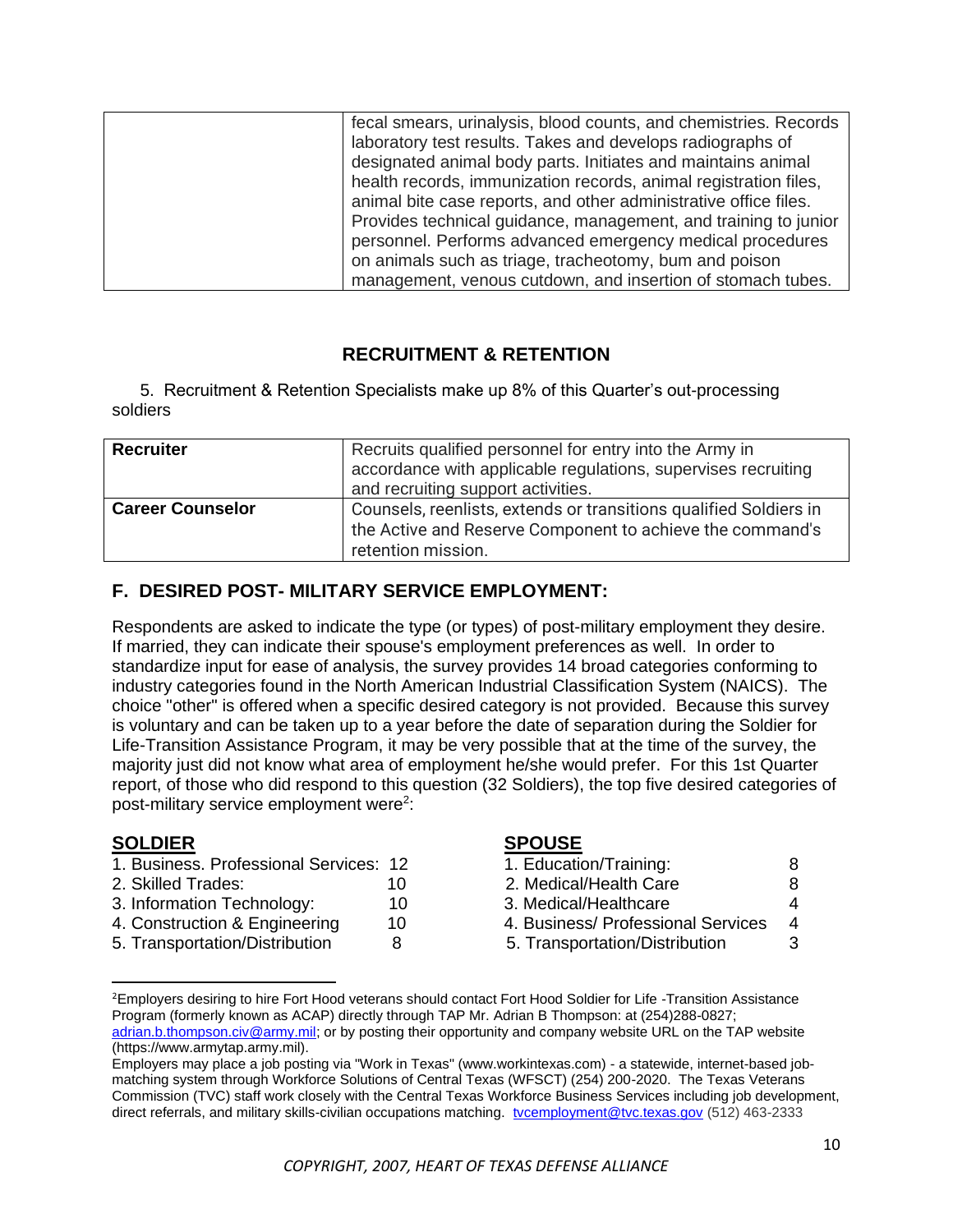#### 3. Employment:

a. The Labor Market & Career Information Department (LMCI) of the Texas Workforce Commission provides a monthly snapshot of the area economy within the Texas labor market using statistics from the U.S. Bureau of Labor Statistics. This is broken down by industry profiles, and graphs the top ten groups consisting of seventeen different industries. This list can be compared to the Veteran's Inventory Initiative list of top desired employment after the service. The following list indicates the top ten industry profiles for the Killeen-Temple MSA according to the monthly Texas Labor Market Information <https://texaslmi.com/EconomicProfiles/MSAProfiles>.

b. For comparison, the similar Veteran's Inventory Initiative categories are placed in parentheses. This list can be compared to the responses above for Soldiers' top desires for employment when retiring from their service in the military. We will continue to monitor and compare these reports in the future.

| <b>Industry</b>                           | $Dec-21$ | % Monthly Change | % Yearly Change |
|-------------------------------------------|----------|------------------|-----------------|
| <b>Total Nonfarm</b>                      | 148,500  | 0.1%             | 3.8%            |
| Mining, Logging and Construction          | 7,200    | $0.0\%$          | 7.5%            |
| Manufacturing                             | 7,700    | $0.0\%$          | 4.1%            |
| Trade, Transportation, and Utilities      | 29,200   | 1.0%             | 3.2%            |
| Information                               | 1,000    | $0.0\%$          | $-9.1%$         |
| <b>Financial Activities</b>               | 6,200    | $-3.1\%$         | 1.6%            |
| <b>Professional and Business Services</b> | 13,200   | $0.0\%$          | 5.6%            |
| <b>Education and Health Services</b>      | 24,100   | $0.0\%$          | 1.7%            |
| Leisure and Hospitality                   | 16,800   | $0.0\%$          | 16.7%           |
| <b>Other Services</b>                     | 4,600    | $0.0\%$          | 4.5%            |
| Government                                | 38,500   | $0.0\%$          | $0.0\%$         |

#### **lmci.state.tx.us/ (December 2021)**

#### **Employment by Industry (December 2021)**

#### **Employment by Industry (December 2021)**

Mining, Logging and Construction 4.8%Manufacturing 5.2%Trade, Transportation and Utilities 19.7%Information 0.7%FinancialActivities 4.2%Professional and Business Services 8.9%Education and Health Services 16.2%Leisure and Hospitality 11.3%OtherServices 3.1%Government 25.9%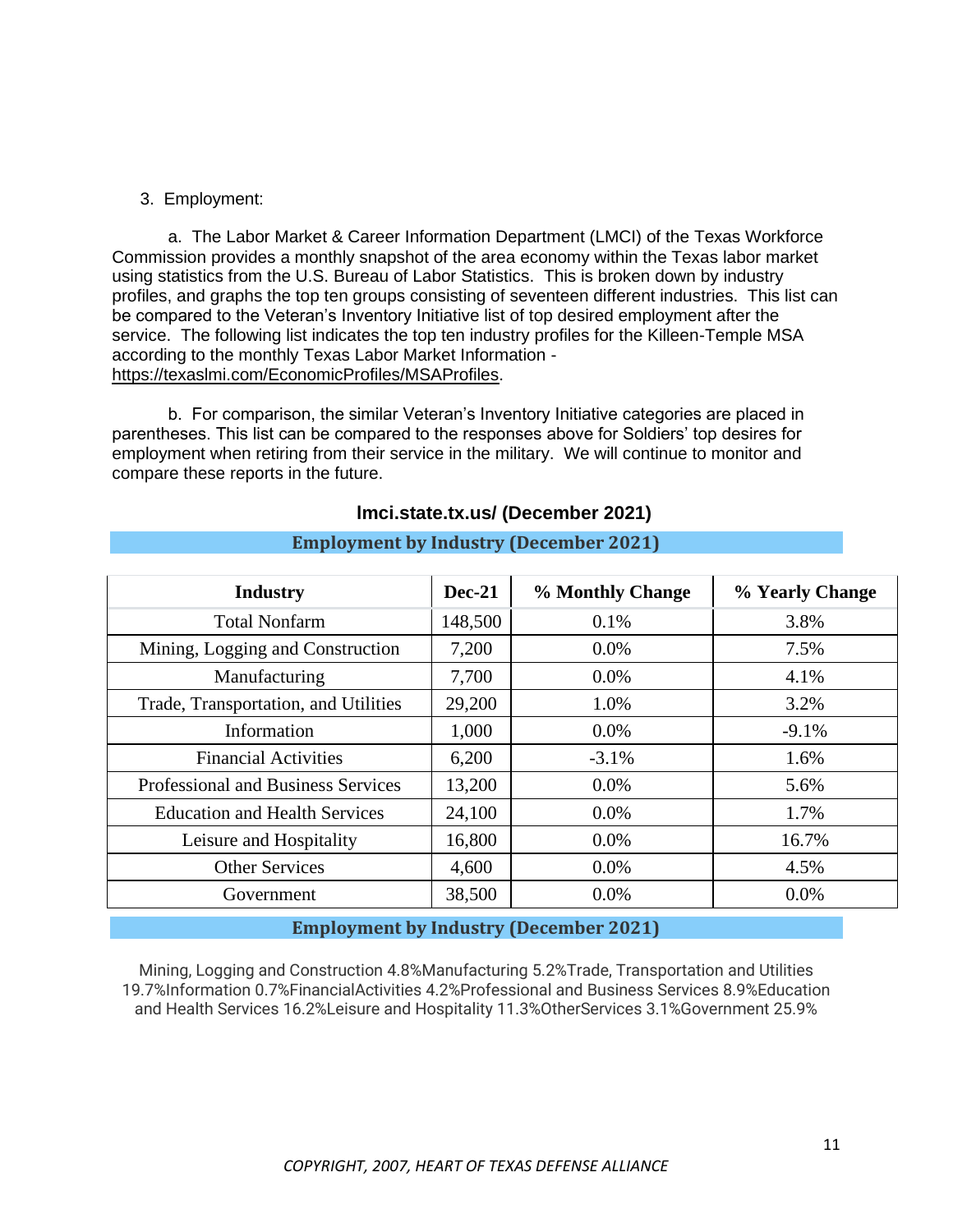#### **G. REASONS FOR REMAINING IN THE MSA:**

1. In 2013, the survey was revised to gain more clarity on the Quality of Life factors cited by separating Soldiers that impact their decision to remain in Central Texas or go elsewhere after their service ends. For the first time, the majority of those completing the survey that identified they were staying in the area said it was due to their spouse being employed locally. The second largest group staying was due to the Central Texas quality of life. The next largest group staying are those who are completing their education, or found employment locally. With the addition of Texas A&M-Central Texas to the MSA, the Soldiers and their spouses now have the opportunity to complete their baccalaureate or master's degree while remaining in an area with a lower cost of living compared to other areas with universities. We will continue to monitor this response for future quarters.



2. The graph below addresses the reasons for those service members not staying in the MSA after separation. The majority of those choosing to live outside of the MSA after separation wanted to return to their home of record, while the second largest group stated that they are seeking employment elsewhere. Returning home has been the primary reason for leaving the MSA since the inception of this survey. This quarter, the only change in the reasoning for leaving the MSA is to seek other employment rather than having necessarily obtained other employment. While returning to home of record is not something that can be improved for the area, available and desirable employment and the perception of the MSA quality of life are areas that can be improved.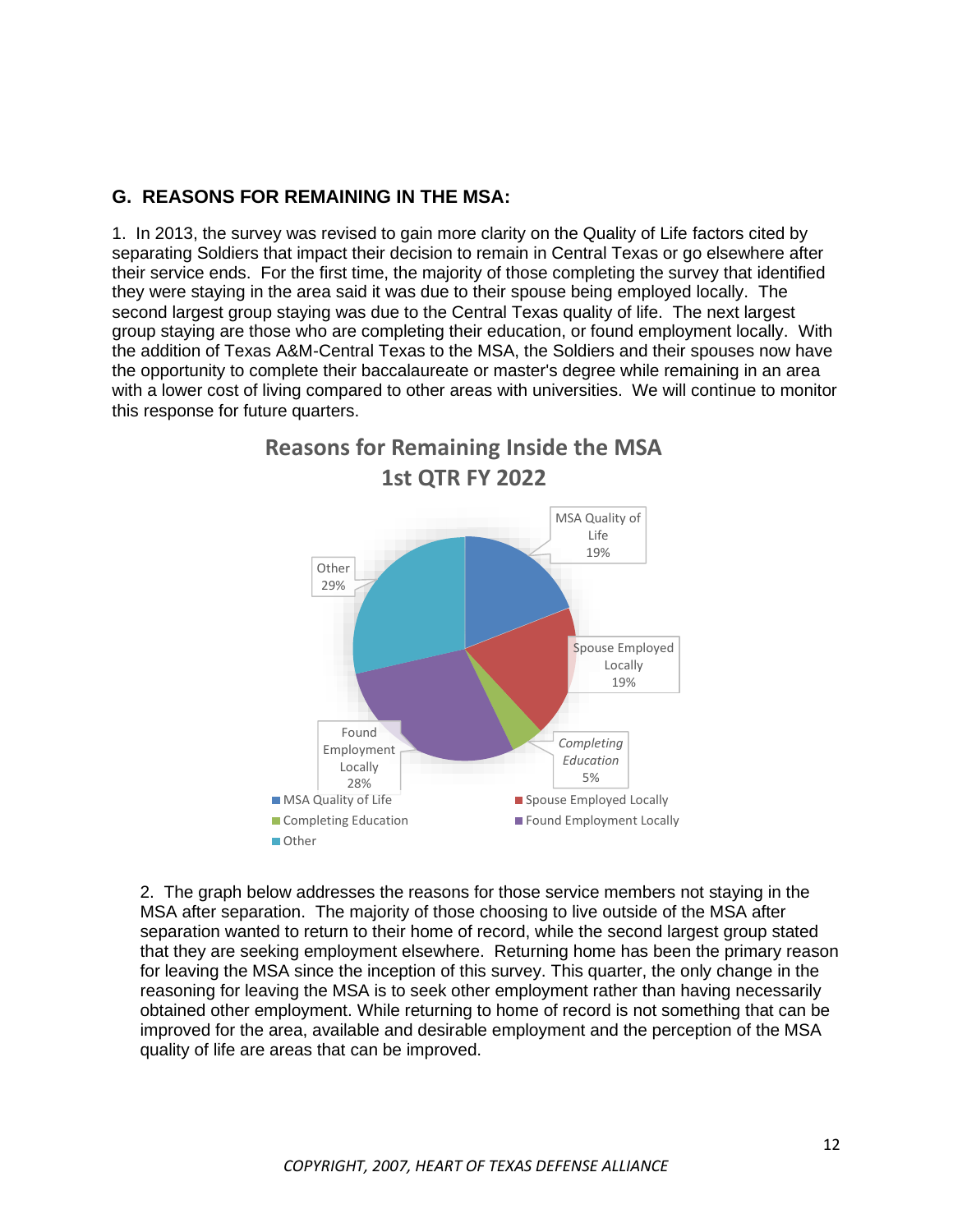

**H. EDUCATION LEVEL OF THOSE REMAINING IN THE REGION:** Respondents are asked to provide their highest level of educational attainment. All soldiers have a High School Diploma/GED. For this quarter, 11 of 16 (68.8%) of the respondents who intend to remain in the region have some level of post-secondary education:

- ❖ Some College 4 (35.36%)
- ❖ Associates Degree 3 (27.27%)
- ❖ Bachelor's Degree 3 (27.27%)
- ❖ Masters/PhD Degree 1 (9%)
- 1. The data from over 55,000 Soldiers separating over the last decade indicates that for those Soldiers who intend to remain in the Killeen-Temple-Fort Hood MSA (both retirement eligible and non-retirement eligible), educational attainment for those completing the survey has increased for post-secondary degrees. Due to COVID 19 pandemic, there were less surveys processed in 2020 and 2021, thus the data may not represent the most honed-in accuracy typically achieved during normal years. We will continue to monitor these results quarterly from those separating from the service. Traditionally with the availability of Texas A&M Central Texas as an area university of distinction, the numbers of those Soldiers pursuing post-secondary degrees has been higher than in the past before the opening of this area upper-level university. This data is further affirmation that those Soldiers leaving the service provide a solid foundation of education as well as real-world experience as future employees for the area.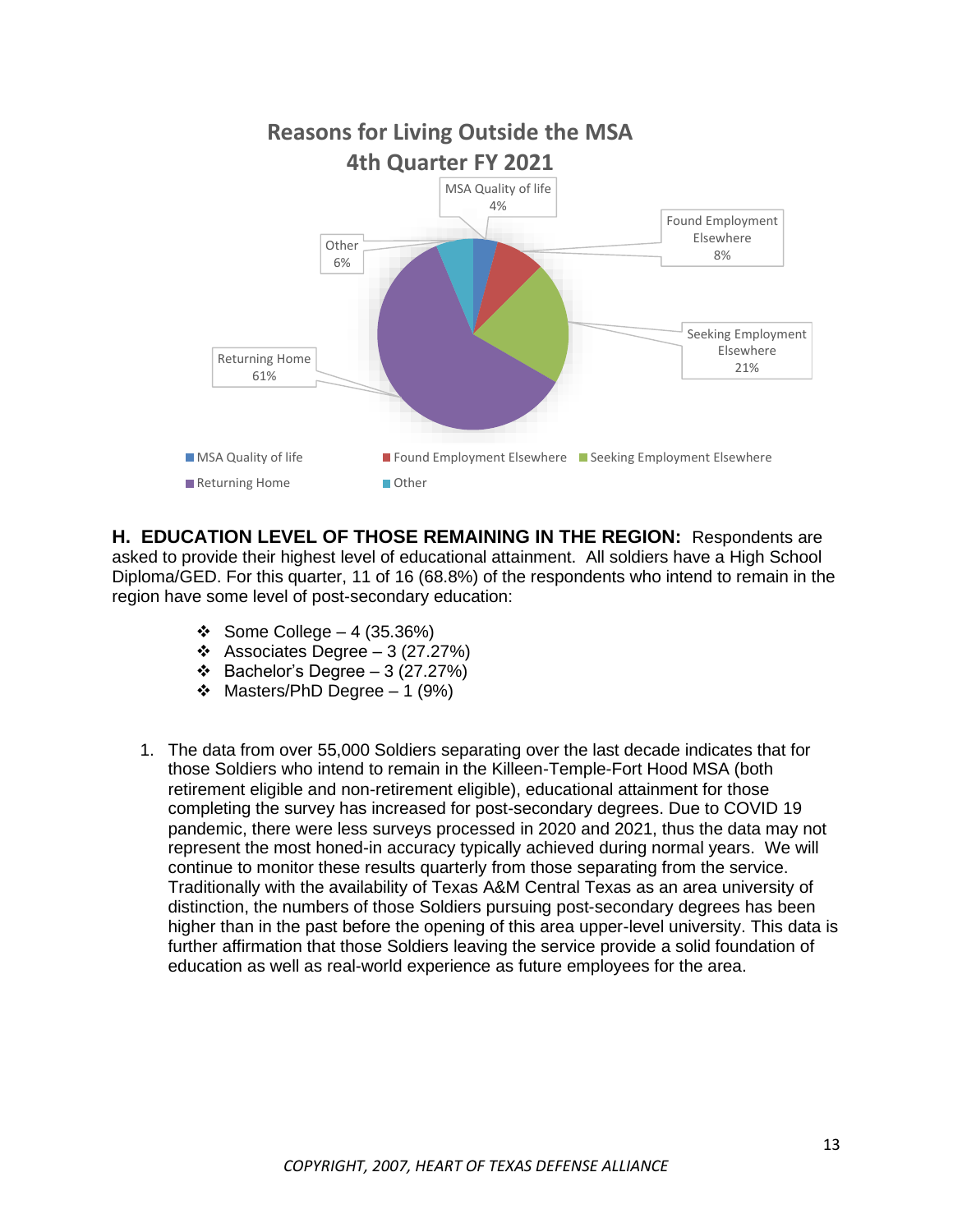

**Educational Attainment for those Not Staying**



2. Anecdotally, businesses indicate they want to hire veterans. Educational attainment is a key variable in that process, given the current national unemployment rate. Due to extra benefits of health care, tuition assistance, housing and food allowances while in the service, the military remains a favorable career choice. However, the standards of recruiting continue to be more stringent, so candidates applying to the military with a GED are accepted on an exception to policy basis. When taking into account that Central Texas offers a low cost of living, has several post-secondary educational institutions within the Killeen-Temple-Fort Hood MSA where Soldiers are able to complete their degrees, and the fact that a large percentage of Soldiers separating from the service desire to remain in the area, the Killeen-Temple-Fort Hood MSA is a very desirable region for potential business partners to relocate to the area. This opportunity